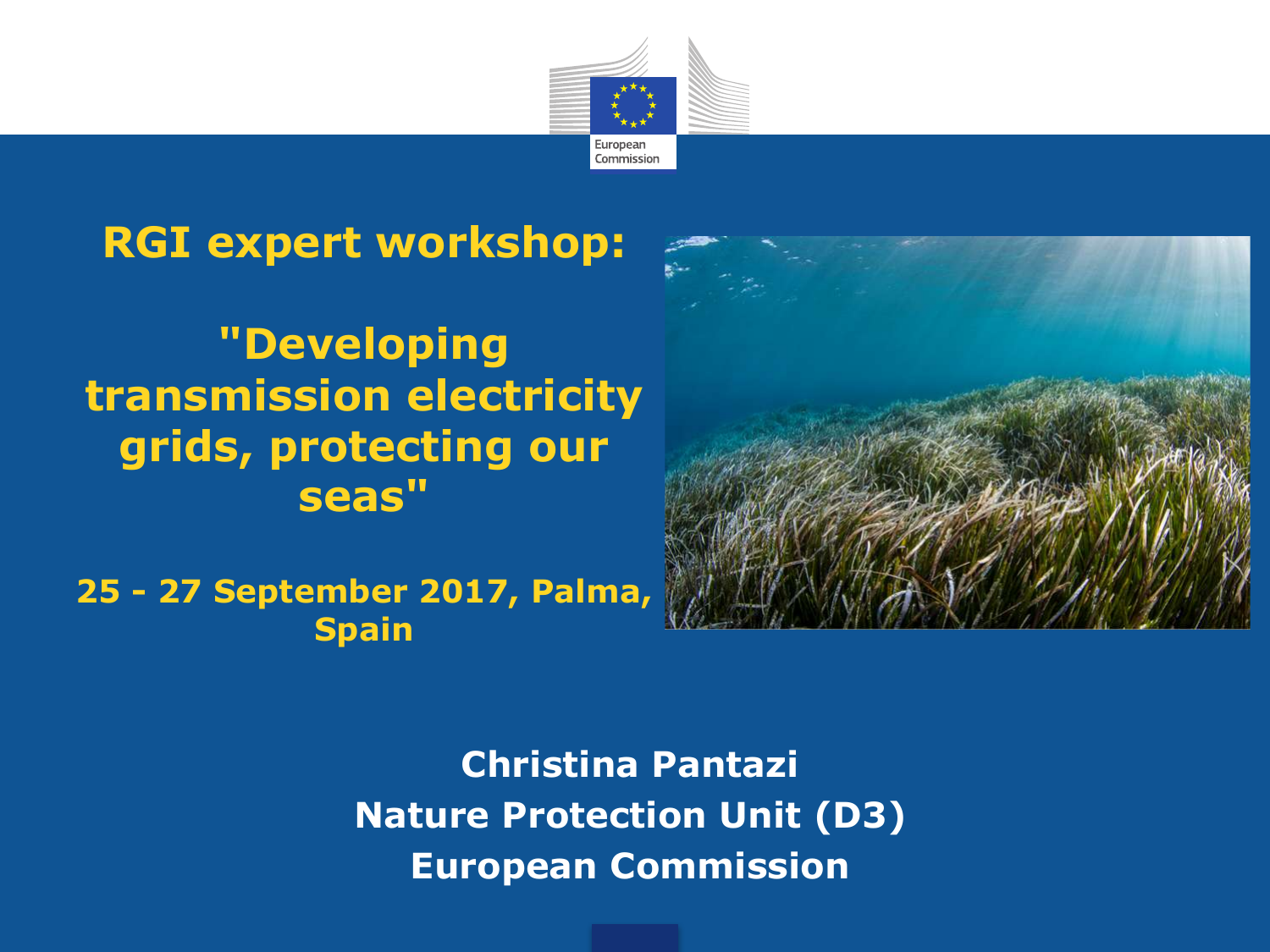

# **Protection of our oceans, seas and coasts.. is it really so important?**

§ *Anthropocentric approach- Precious resource for humans*

- § **Transport**
- § **Fishing**
- § **Tourism**
- § **Mineral extraction**
- § **Wind farms**
- § **Other infrastructure**



# **WRONG**

*Ethical approach - intrinsic value*

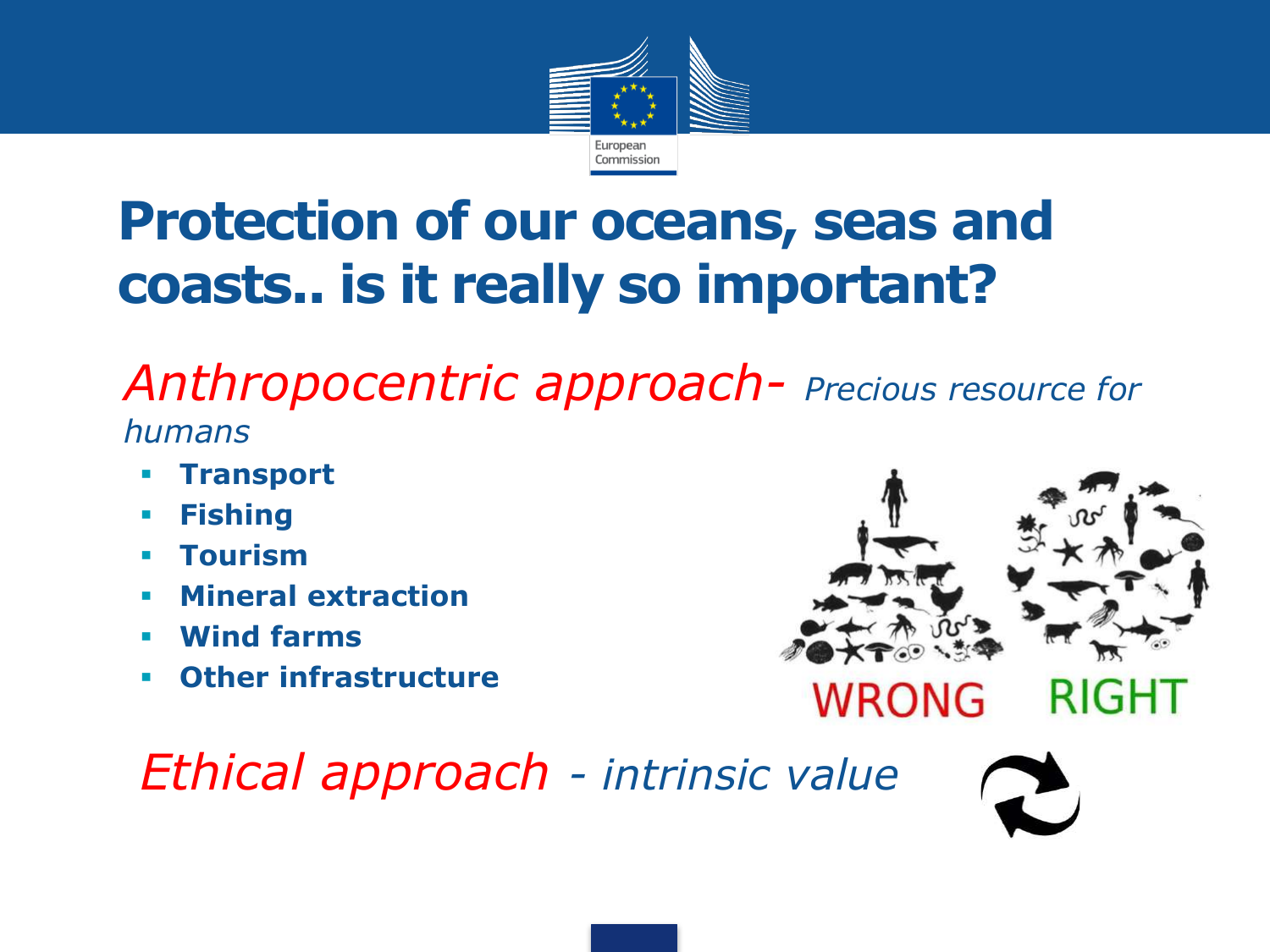

## **7th Environment Action Program**

- 2020 timeframe, 2050 vision, 9 priority objectives
- Thematic objectives *Protect, conserve and enhance the EU's natural capital - fully implement the EU Biodiversity Strategy*

### **EU Biodiversity Strategy (2011)**

*Target 1 - To halt the deterioration in the status of all species and habitats covered by EU nature legislation and achieve a significant and measurable improvement in their status by 2020*

- *Complete the establishment of the Natura 2000 network, incl. in the marine part, and ensure good management*
- *Ensure adequate financing of Natura 2000 sites*
- *Increase stakeholder awareness and involvement and improve enforcement*
- *Improve and streamline monitoring and reporting*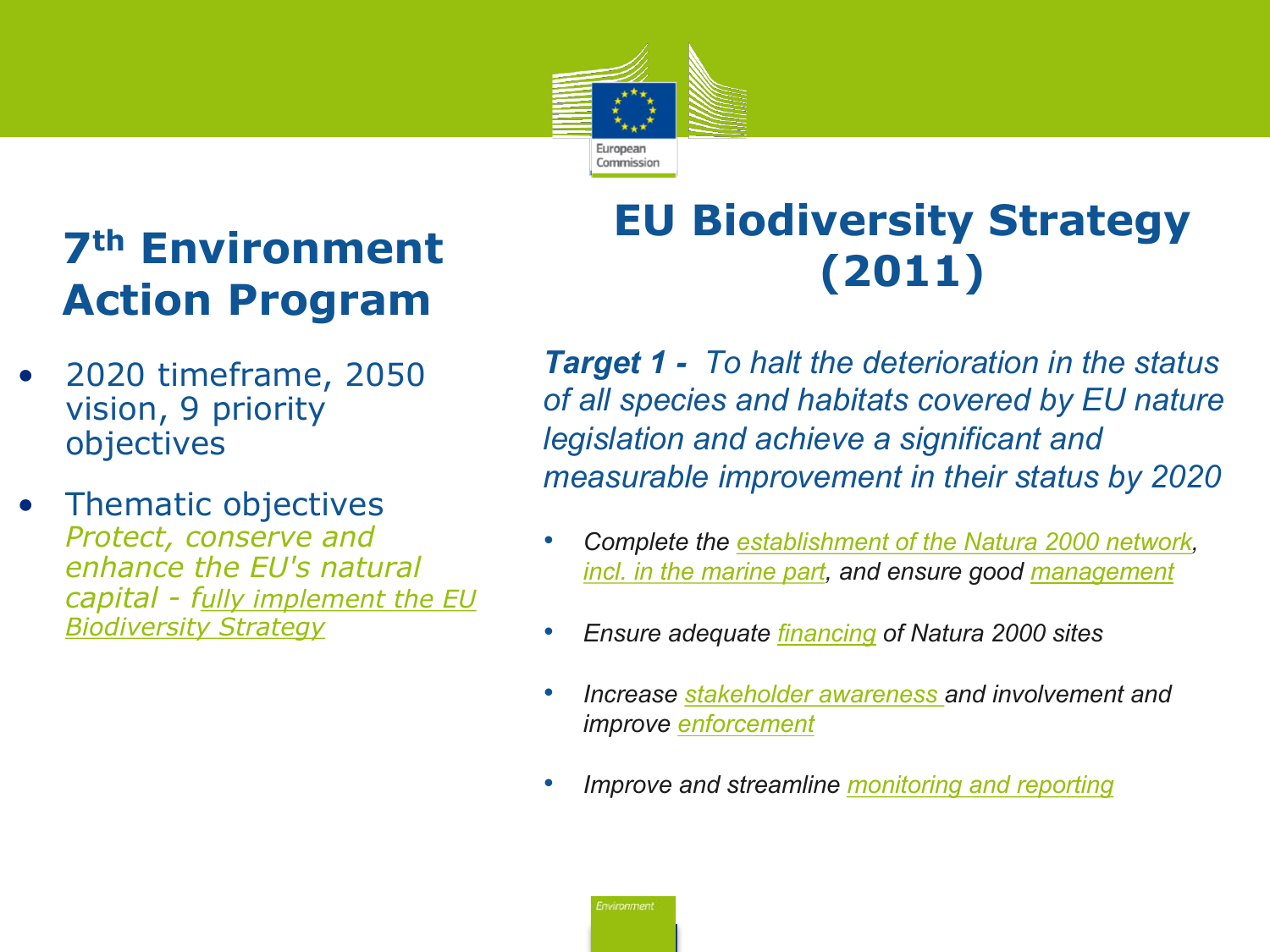

### **Natura 2000: pan-European network of protected areas based on two EU Directives**

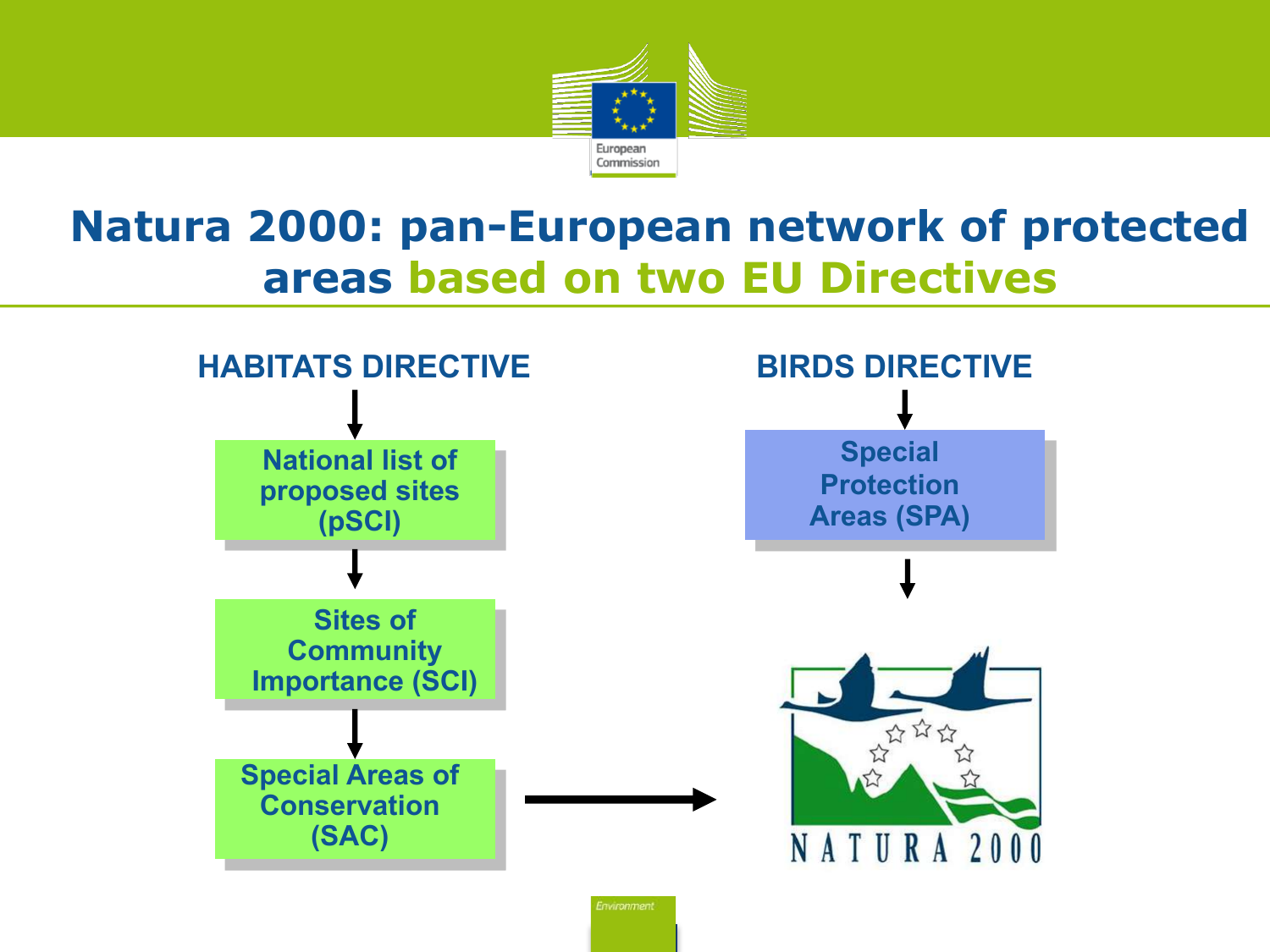

### Marine Natura 2000 Network - State of play

- Cornerstone of EU nature protection policy: aims to ensure long-term survival of Europe's most valuable/threatened species and habitats
- More than 3140 marine sites (out of  $>27000$ )
- Covers 7% of EU seas (>400.000 km<sup>2</sup>)
- Network is not complete in the offshore area
- Differences across regional seas
- Human activities can take place if they are compatible with nature conservation objectives



rds Directive sites (SPA)<br>Ibitats Directive sites pSCI, SCI, SAC

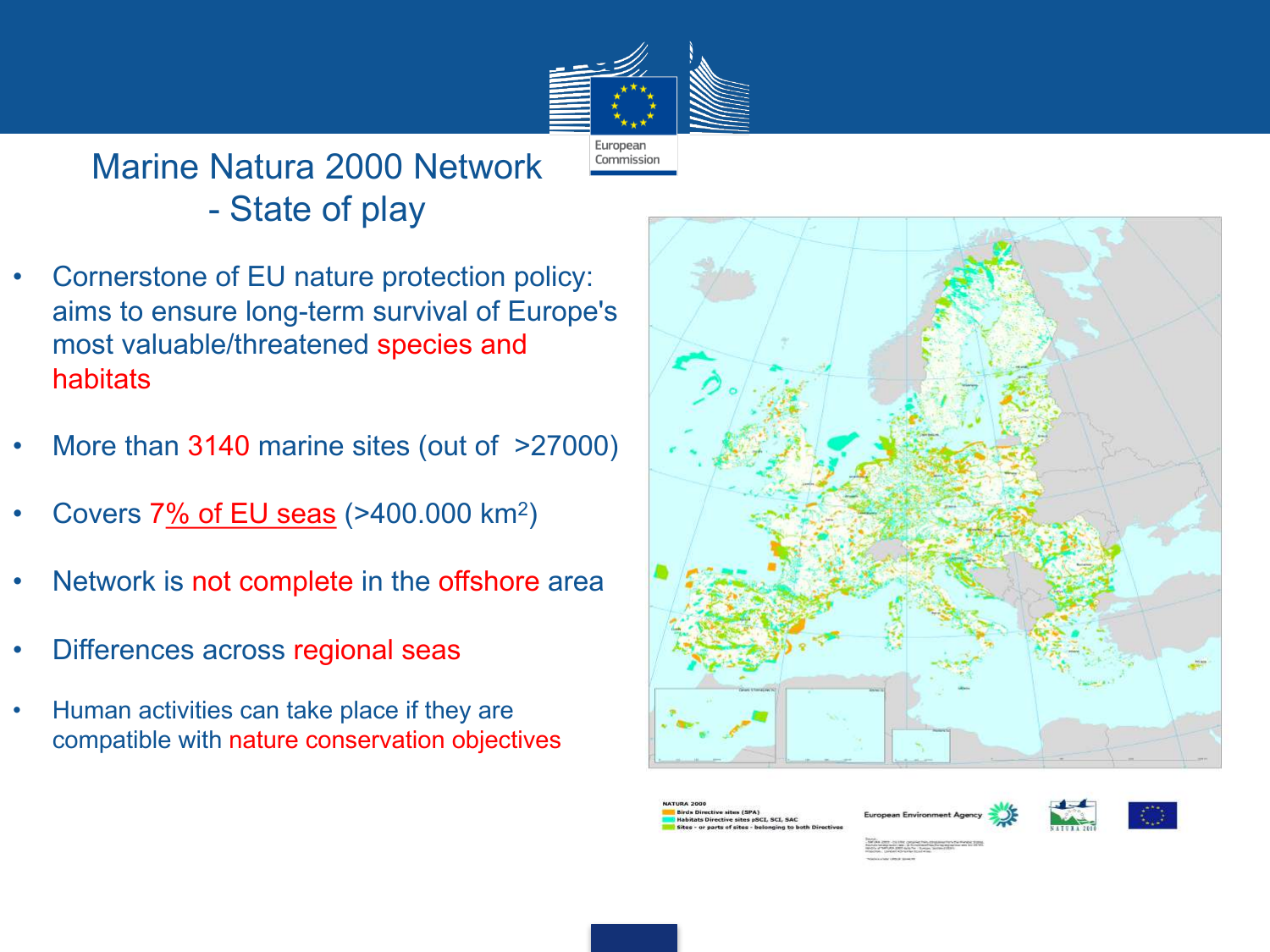

# **Management regime for Natura 2000 sites**

• *Member States shall take appropriate steps to avoid, in the special areas of conservation, the deterioration of natural habitats and the habitats of species as well as disturbance of the species for which the areas have been designated, in so far as such disturbance could be significant in relation to the objectives of this Directive.* 

• *Any plan or project not directly connected with or necessary to the management of the site but likely to have a significant effect thereon, either individually or in combination with other plans or projects, shall be subject to appropriate assessment of its implications for the site in view of the site's conservation objectives. In the light of the conclusions of the assessment of the implications for the site and subject to the provisions of paragraph 4, the competent national authorities shall agree to the plan or project only after having ascertained that it will not adversely affect the integrity of the site concerned and, if appropriate, after having obtained the opinion of the general public.*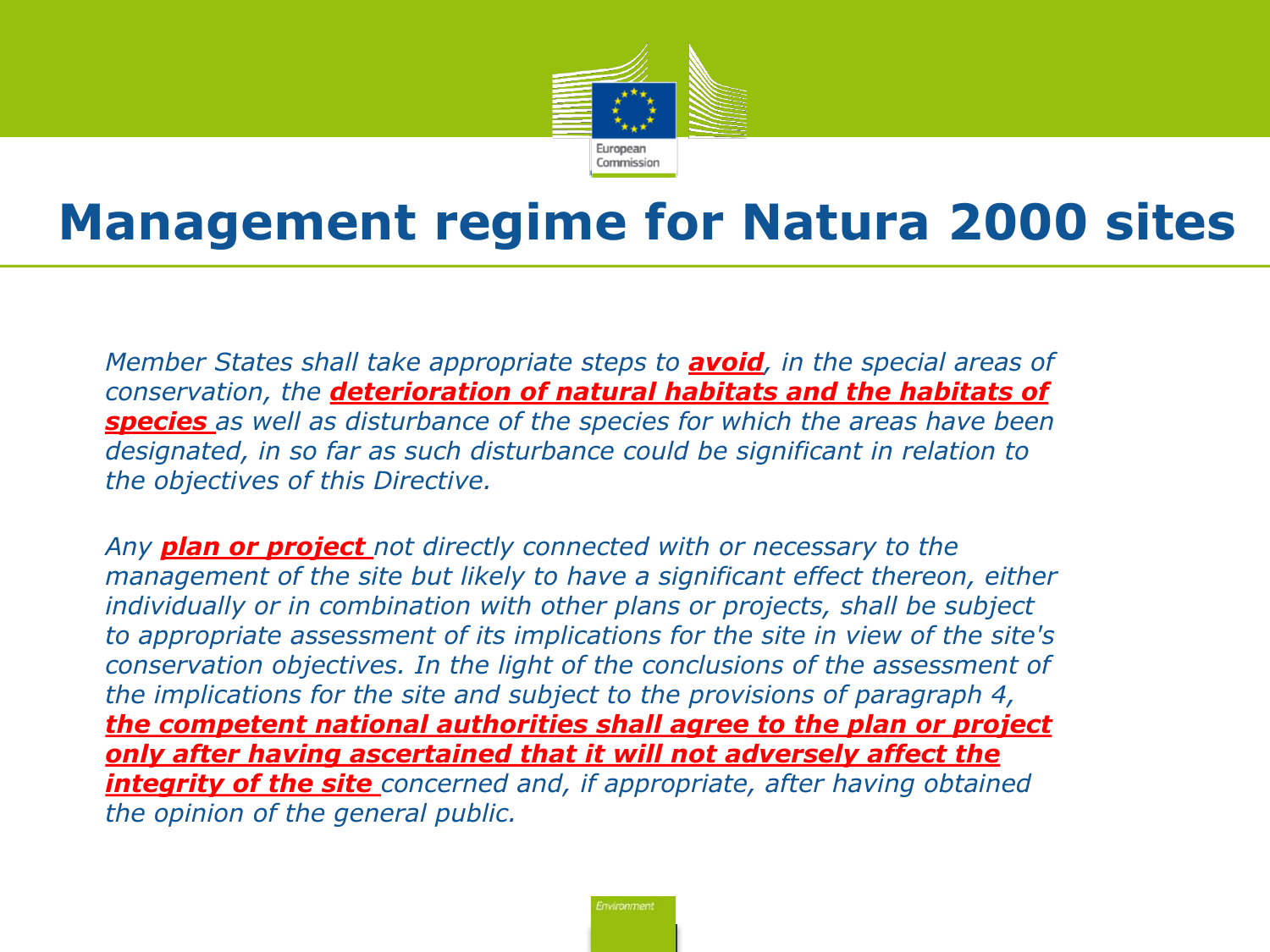

# **Management regime for Natura 2000 sites**

*Member States shall establish the necessary conservation measures involving, if need be, appropriate management plans specifically designed for the sites or integrated into other development plans, and appropriate statutory, administrative or contractual measures which correspond to the ecological requirements of the natural habitat types in Annex I and the species in Annex II present on the sites.*

- The ultimate objective is to ensure that the species and habitats reach "favourable conservation status"
- Natura 2000 sites are not strict nature reserves, activities can take place if they are compatible with nature conservation objectives
- Management is based on cooperation and partnership with land/sea users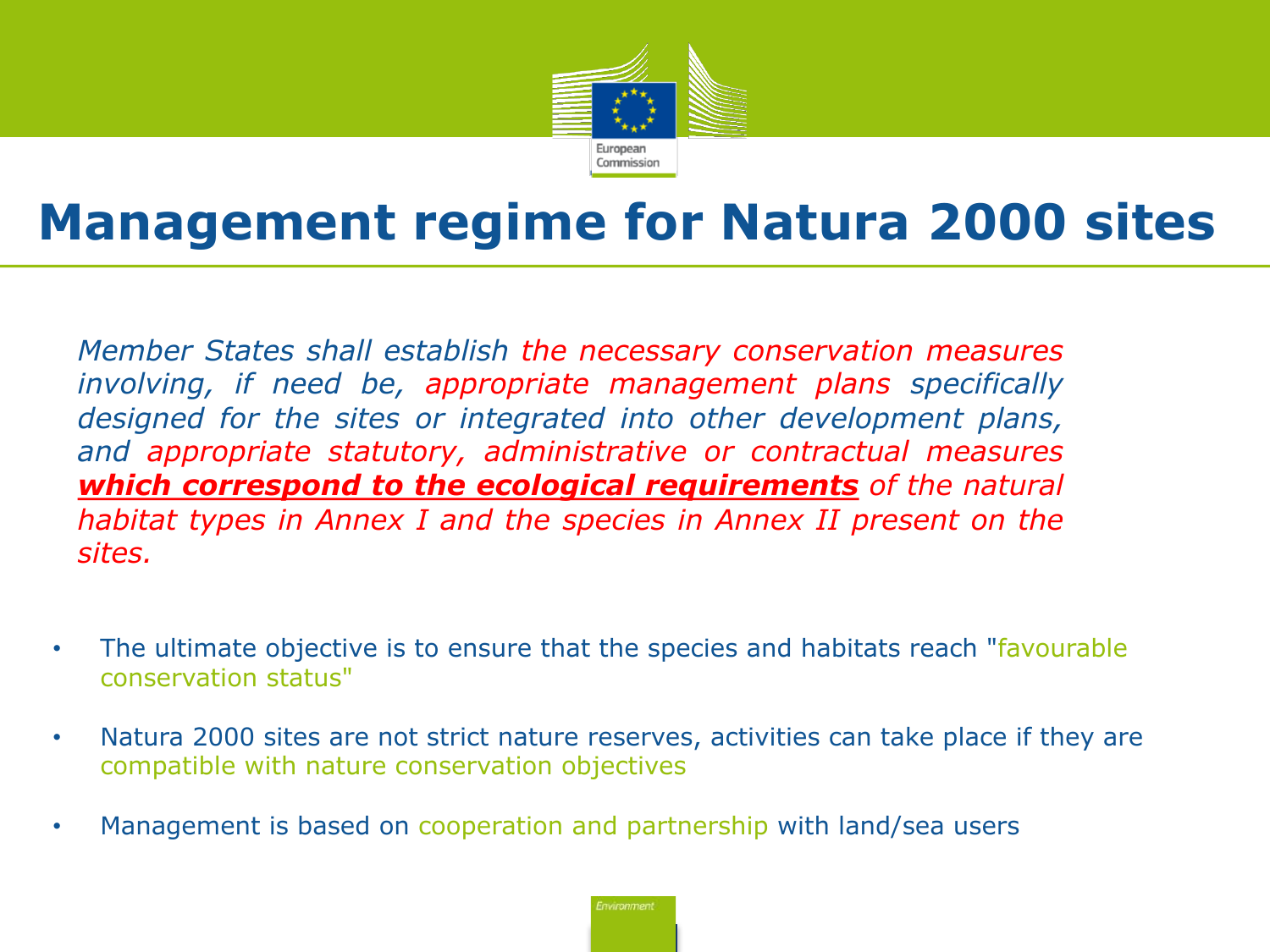

# **Management regime for Natura 2000 sites**



- **Strong legal basis, built in flexibility**
- Many years of implementation, ECJ rulings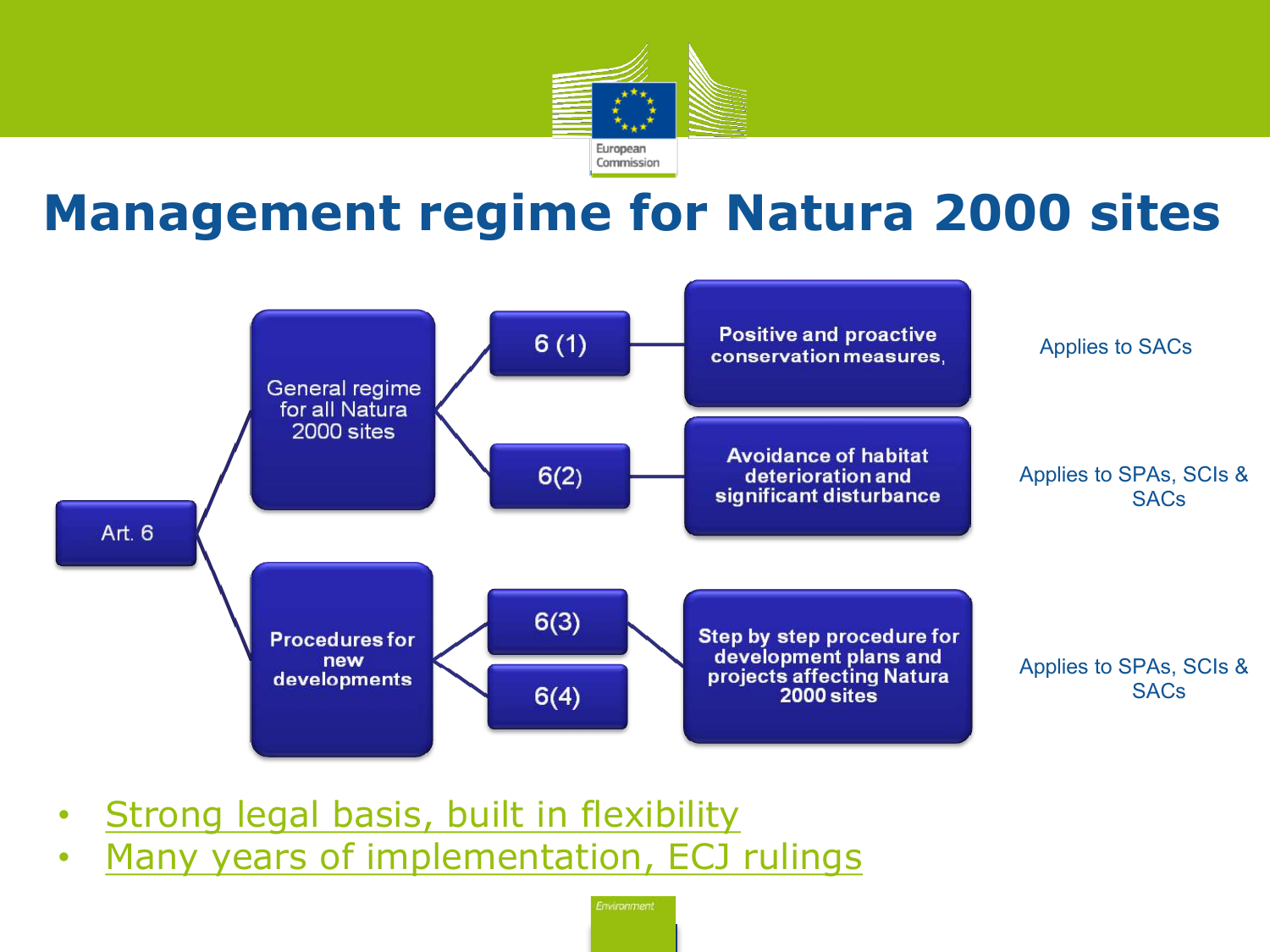

## Area of regional seas covered by N2000

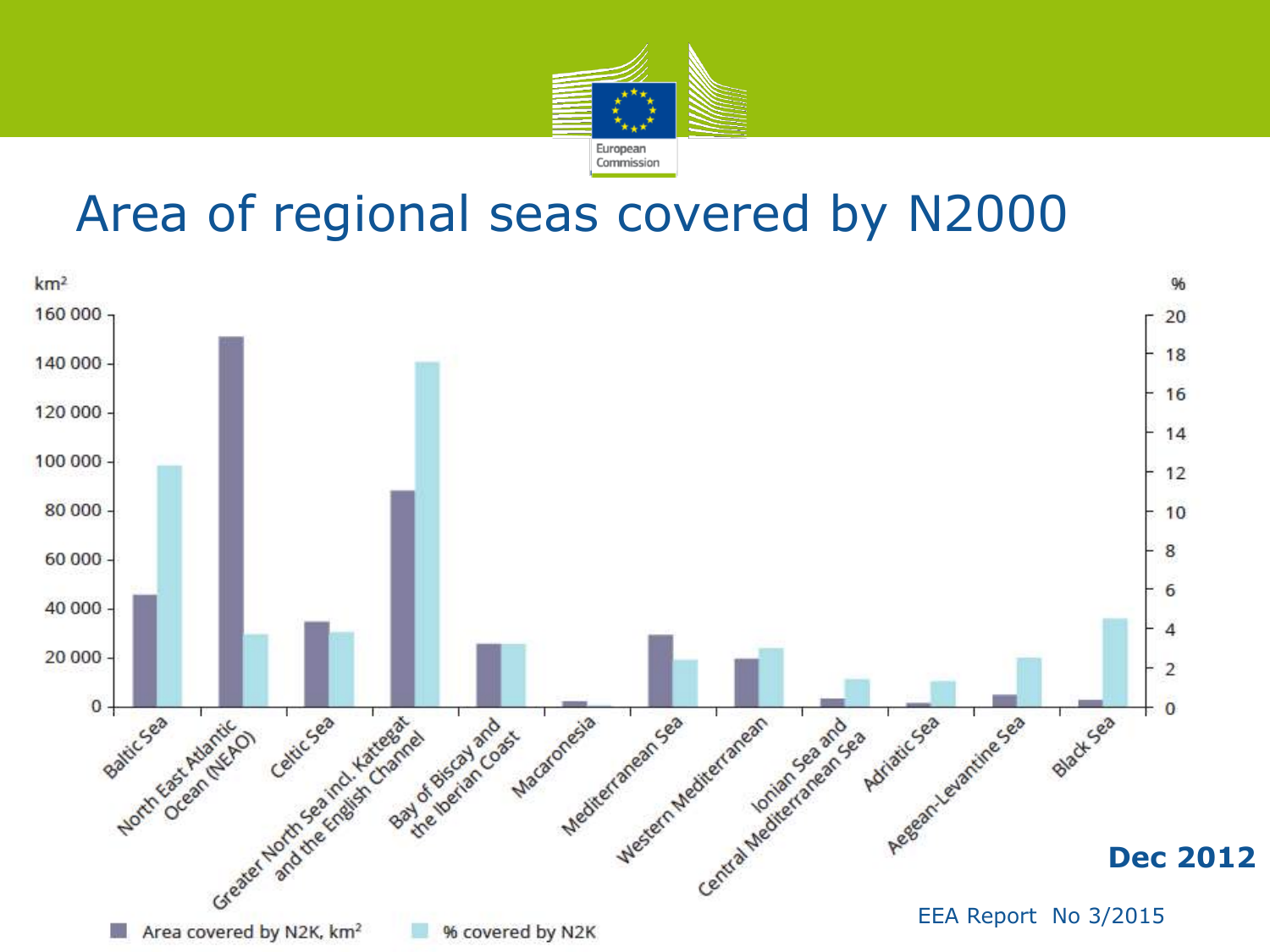

### Marine Natura 2000 in EU Member States

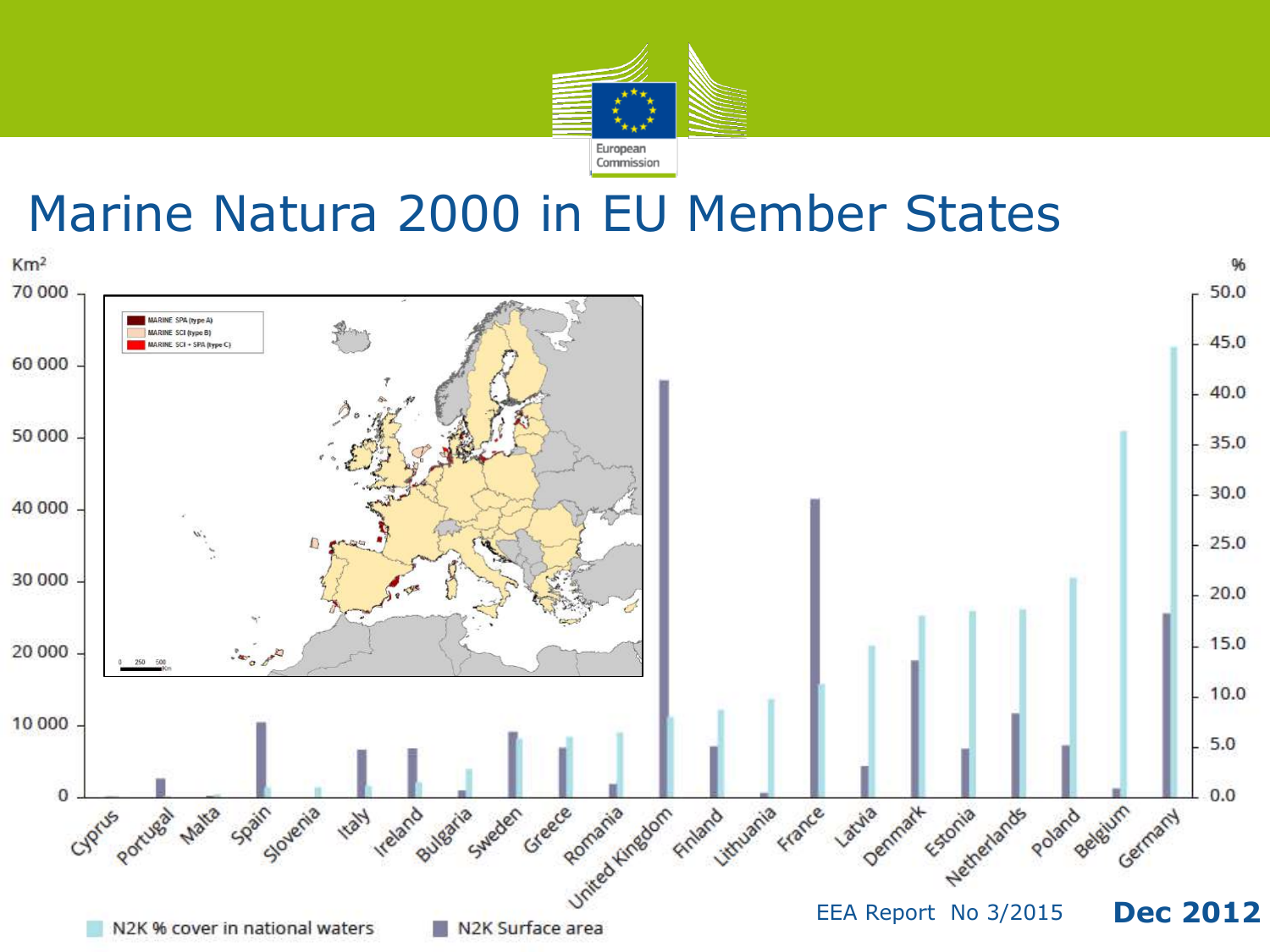



# **State of nature in the EU**

#### **Results from reporting under Birds and Habitats directives 2007–2012**

Only one quarter of protected EU (non-bird) **species** has favourable conservation status, while 60% has unfavourable status



Status of protected **habitats** in the EU: **77% unfavourable!** 

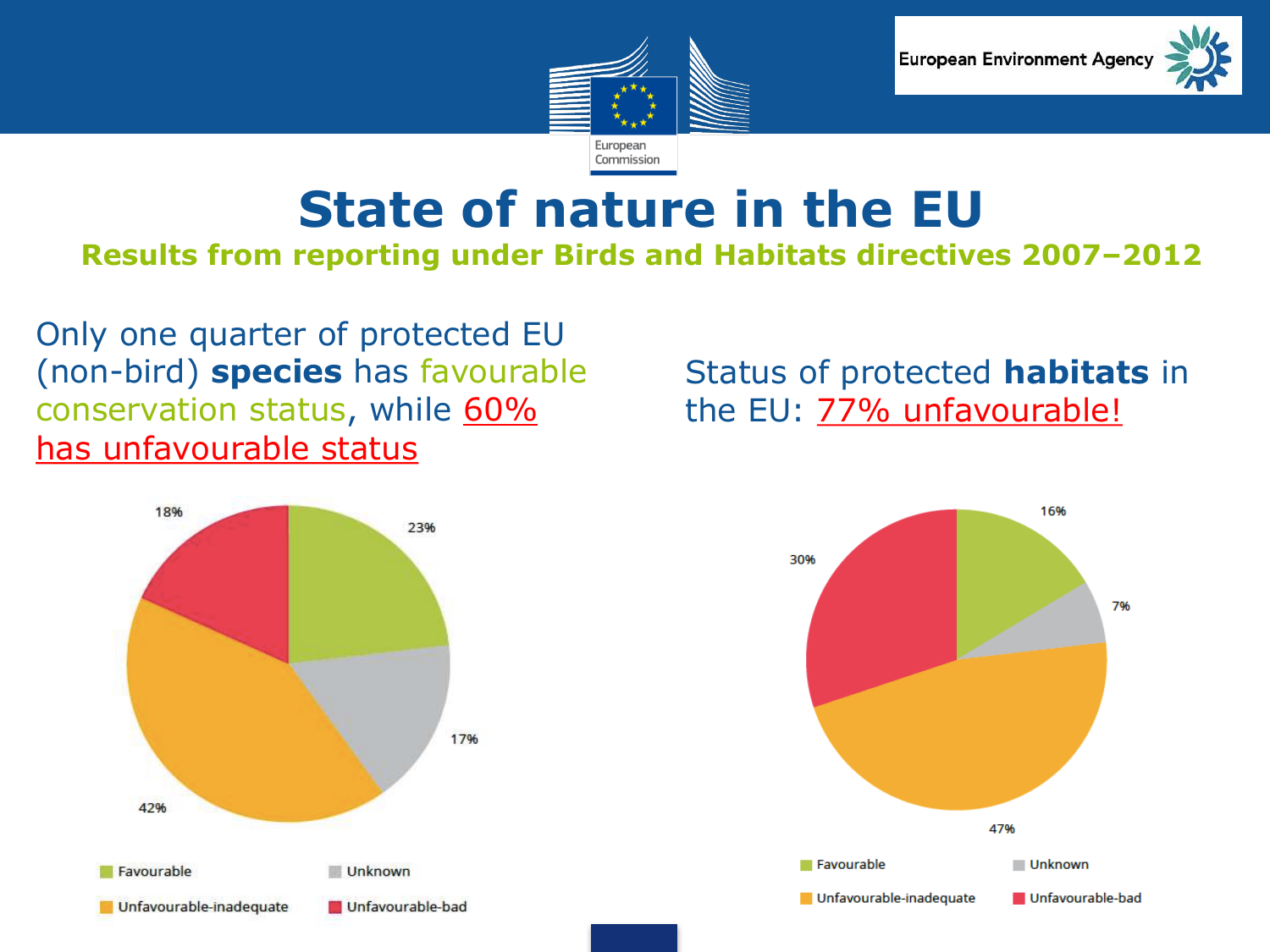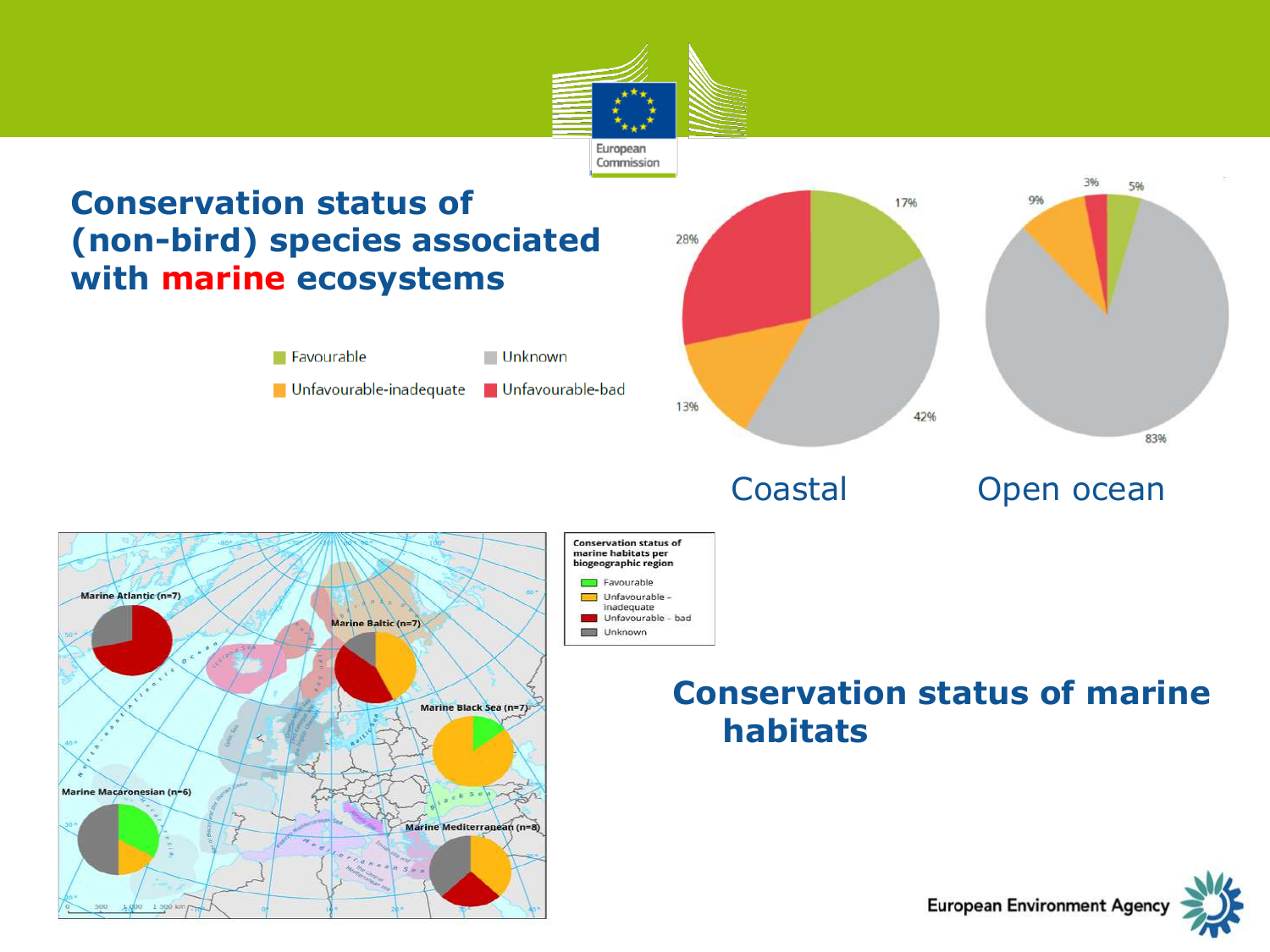

#### **Results from reporting under Birds and Habitats directives 2007-2012**

**State of nature in the EU** 

European **Commission** 

#### *Posidonia oceanica* **meadows Reefs**







#### *Tursiops truncatus Caretta caretta*





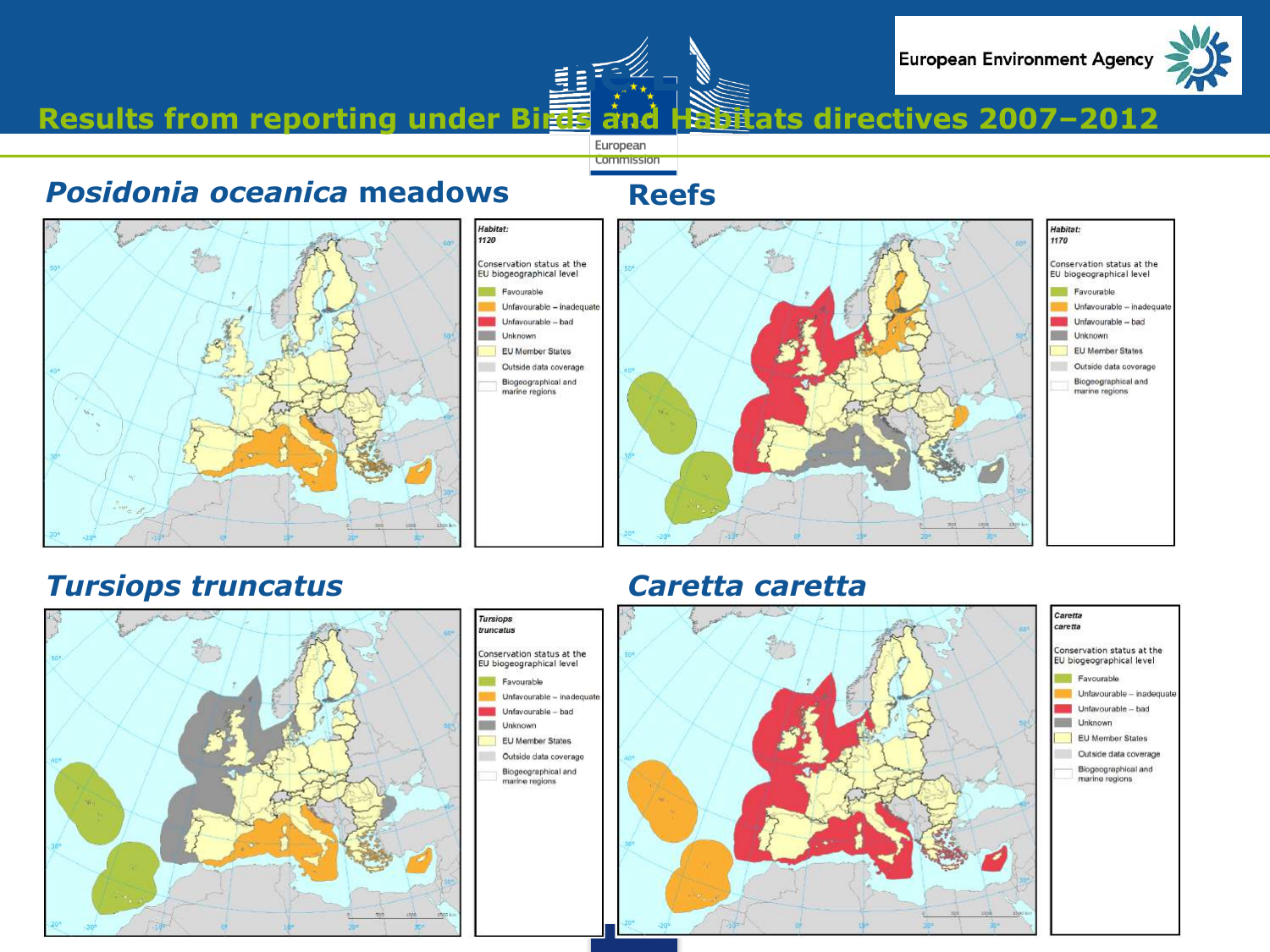

#### **European Environment Agency State of nature in the EU Results from reporting under Birds and Habitats directives 2007–2012**

Top 10 (% of frequency) reported high-ranked pressures and threats for habitats associated Figure 4.48 with coastal ecosystem

#### Figure 4.52 Top 10 (% of frequency) reported high-ranked pressures and threats for species (Habitats Directive) associated with shelf ecosystem



Fishing and harvesting aquatic resources and pollution of marine waters are top two pressures/threats for habitats and species associated with coastal/shelf ecosystems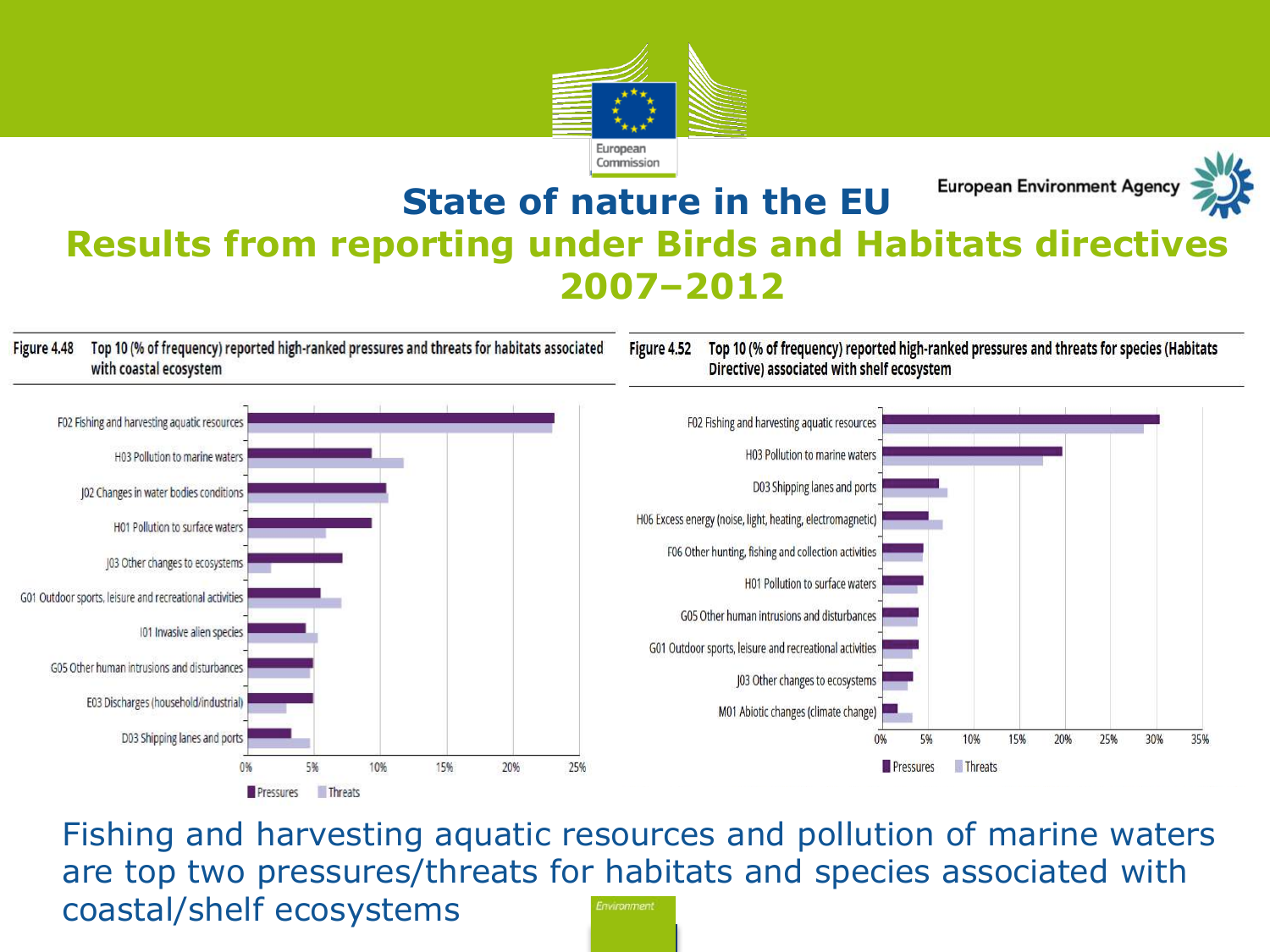

# **Nature Directives Fitness Check**

Following …

- the biggest Commission public consultation ever (> 552,000 responses)
- an extensive evidence based Fitness Check evaluation
- a College orientation debate on 7/12/16

#### Conclusions in December 2016

- **Directives are fit for purpose** but fulfilling their objectives and realising their full potential depends upon greatly **improving implementation**.
- § There is also a need to **increase coherence** between nature protection and socio-economic activities, and **foster engagement**  with national authorities, stakeholders and citizens.

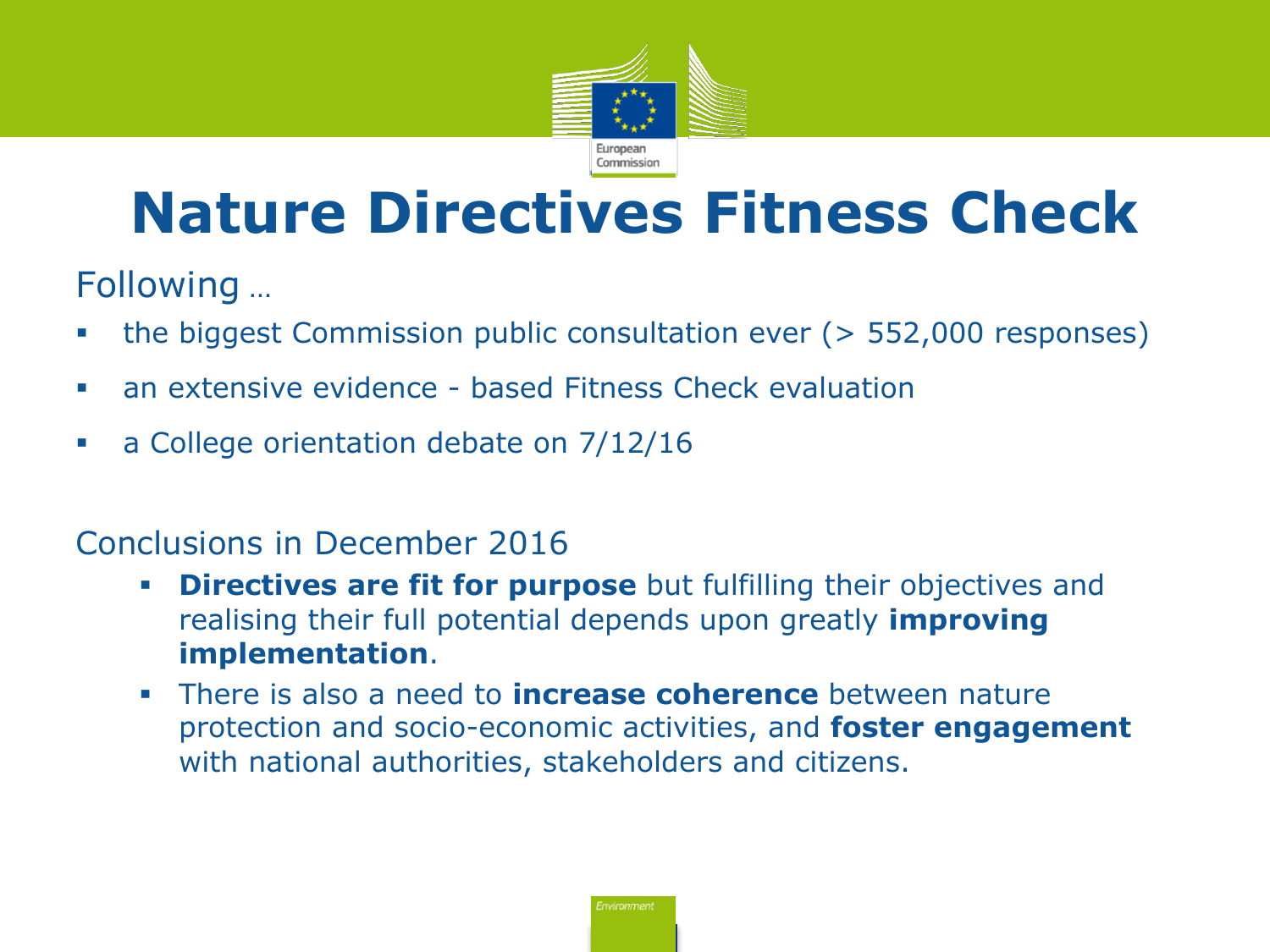

# Conclusions of Fitness check

- § Too many species/habitats continue to show negative trends
- Only 50% of sites managed
- **Marine Natura 2000 network incomplete**
- § Funding shortage
- § Cases of inflexible application and permitting delays by national and local authorities
- **Insufficient knowledge, awareness, engagement and** cooperation
- § Nature Directives require action also outside Natura 2000
- § Only 11% citizens know about Natura 2000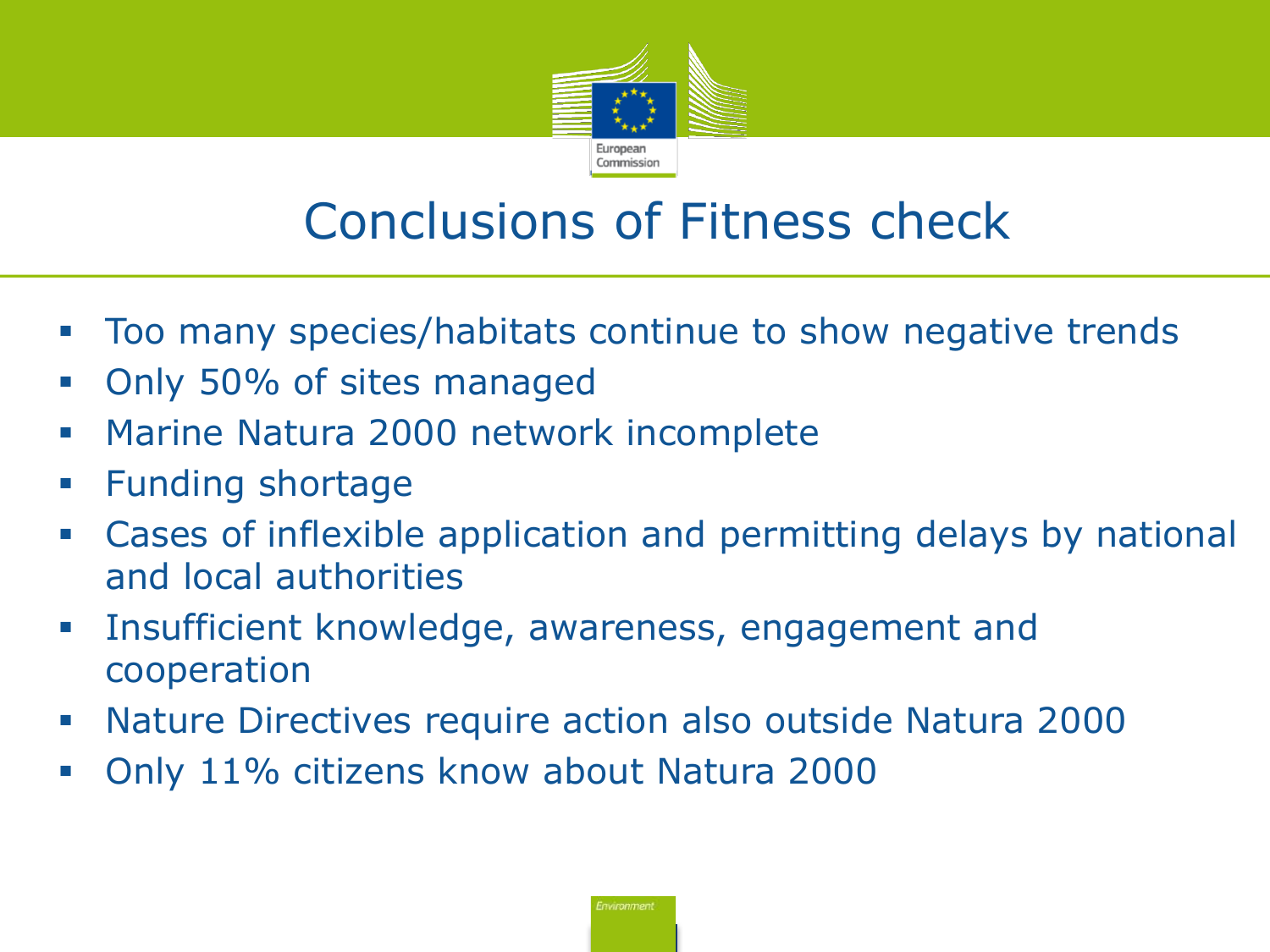

# **Action plan for nature, people and the economy**

- A total of 114 actions, to be accomplished by 2019 4 priorities:
- Improving guidance and knowledge and ensuring better coherence with broader socio-economic objectives
- Building political ownership and strengthening compliance
- Strengthening investment in Natura 2000 and improving synergies with EU funding instruments
- Better communication and outreach, engaging citizens, stakeholders and communities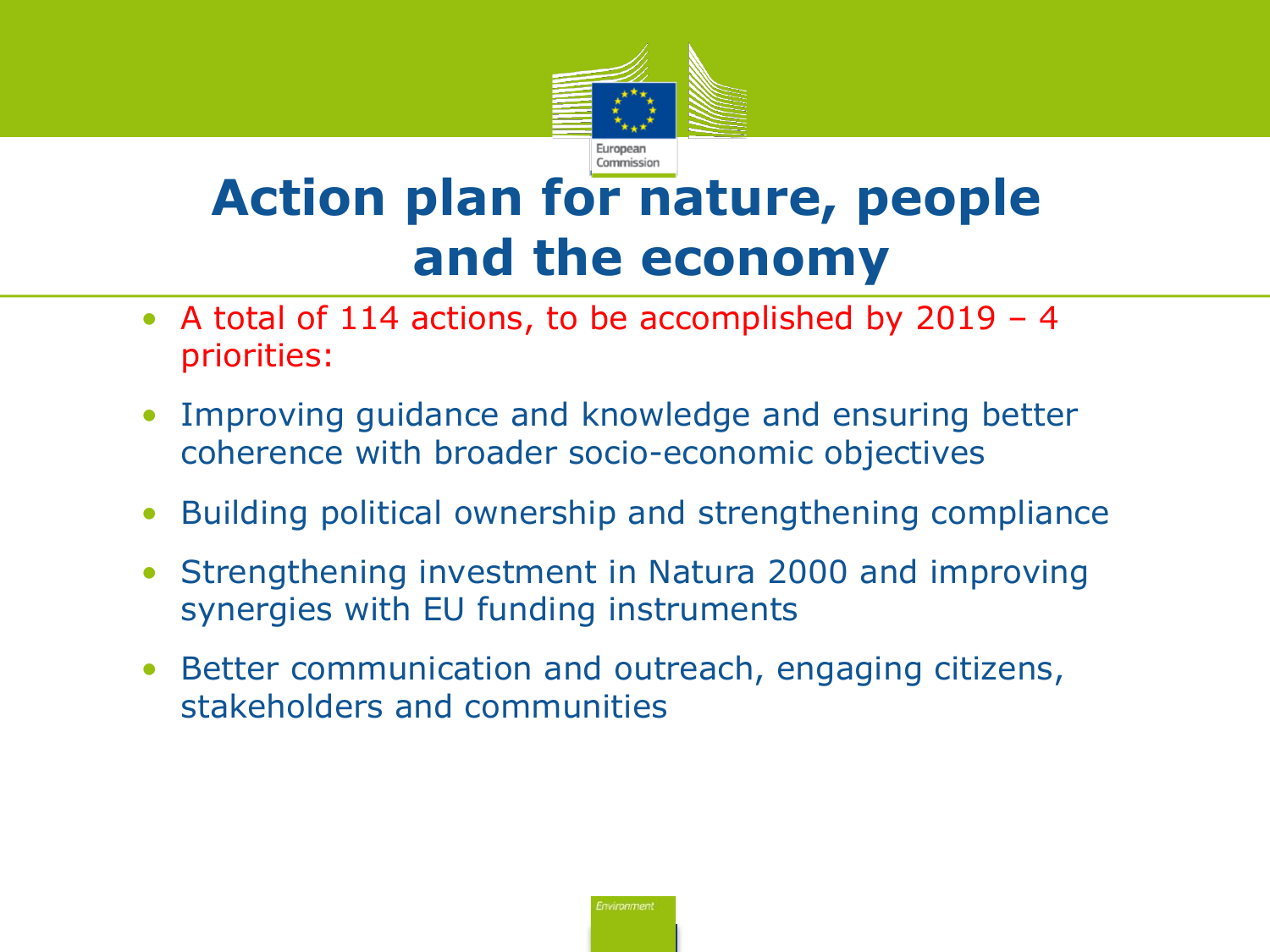### **Priority A: Improve guidance and knowledge and ensure better coherence with broader socio-economic objectives**

- *Update EU guidance - new sector specific guidance- all EU official languages -promote their use*
- *Support mechanism to help MS in applying permitting requirements and species protection rules*
- Task Force and a Help Desk on Article 6 of HD
- Stakeholder dialogues and platforms to address conflicts with specific species
- *Improve knowledge, through enhanced and more efficient monitoring, improve public online access to data*
- *Improve integration of ecosystems and their services into planning and decision - making*

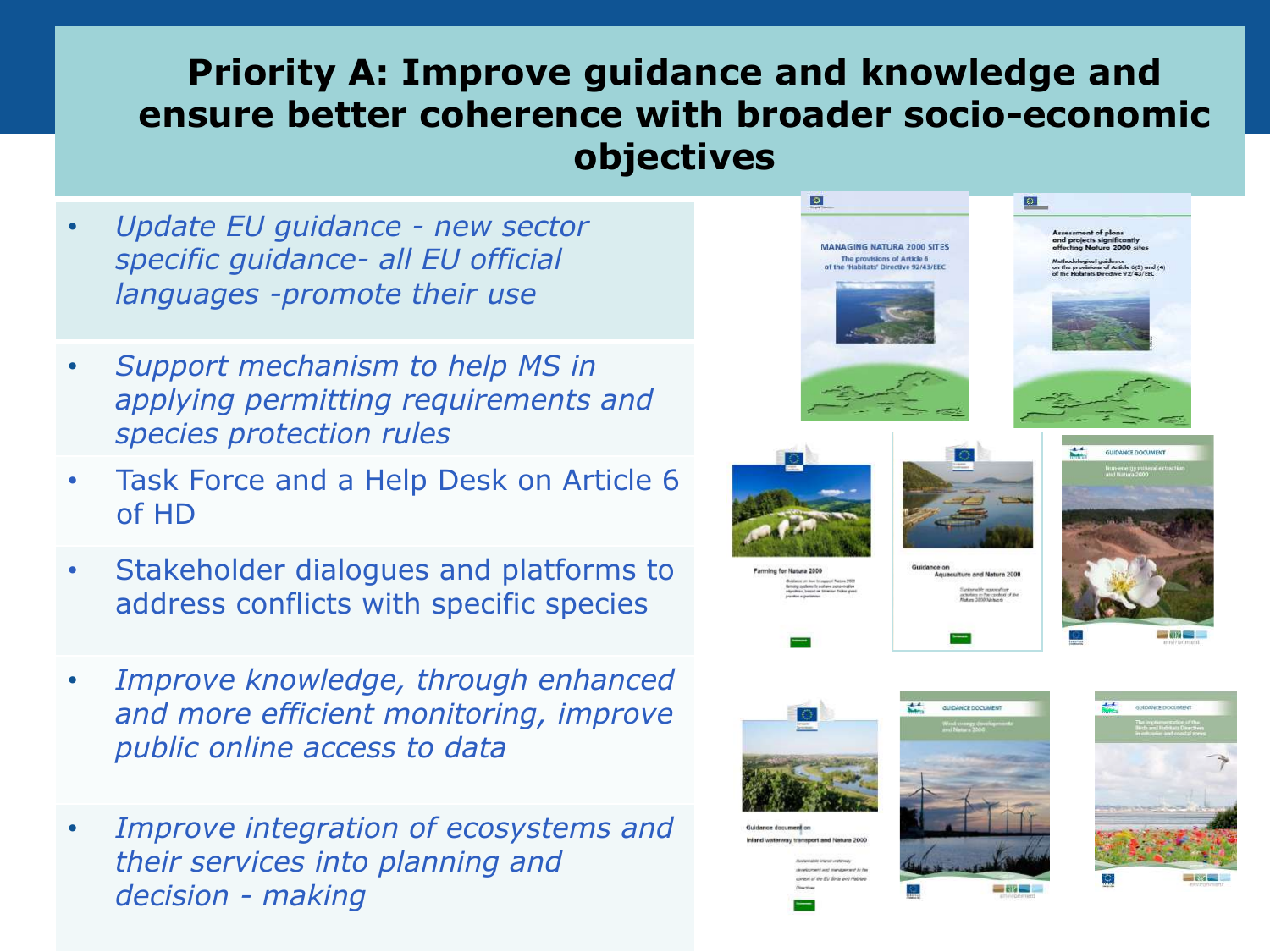### **Priority B: Building political ownership and strengthening compliance**

- *Help MS to fill the gaps in N2000 esp. marine*
- ü *Best practices, co-financing of projects*
- ü *dedicated meetings*
- *Bilateral meetings under the new EIR – identify needs, develop agreed roadmaps*
- ü *Strategy for reaching FC status – completion of N2000*
- ü *Obstacles in AA*
- ü *Governance approaches- effectiveness in cooperation*
- ü *Raising awareness, capacity, understanding legal requirements*
- *Focus on N2000 Biogeographical Region Process*
- ü *Strengthen cooperation (seminars, trainings, platform)*
- ü *Improve coherence in evaluate conservation*
- *Further development of most threatened species and habitats Action Plans*
- ü *Focus on species and habitats with most unfavourable status*
- ü *Review existing plans*
- ü *Further support to stakeholders platforms*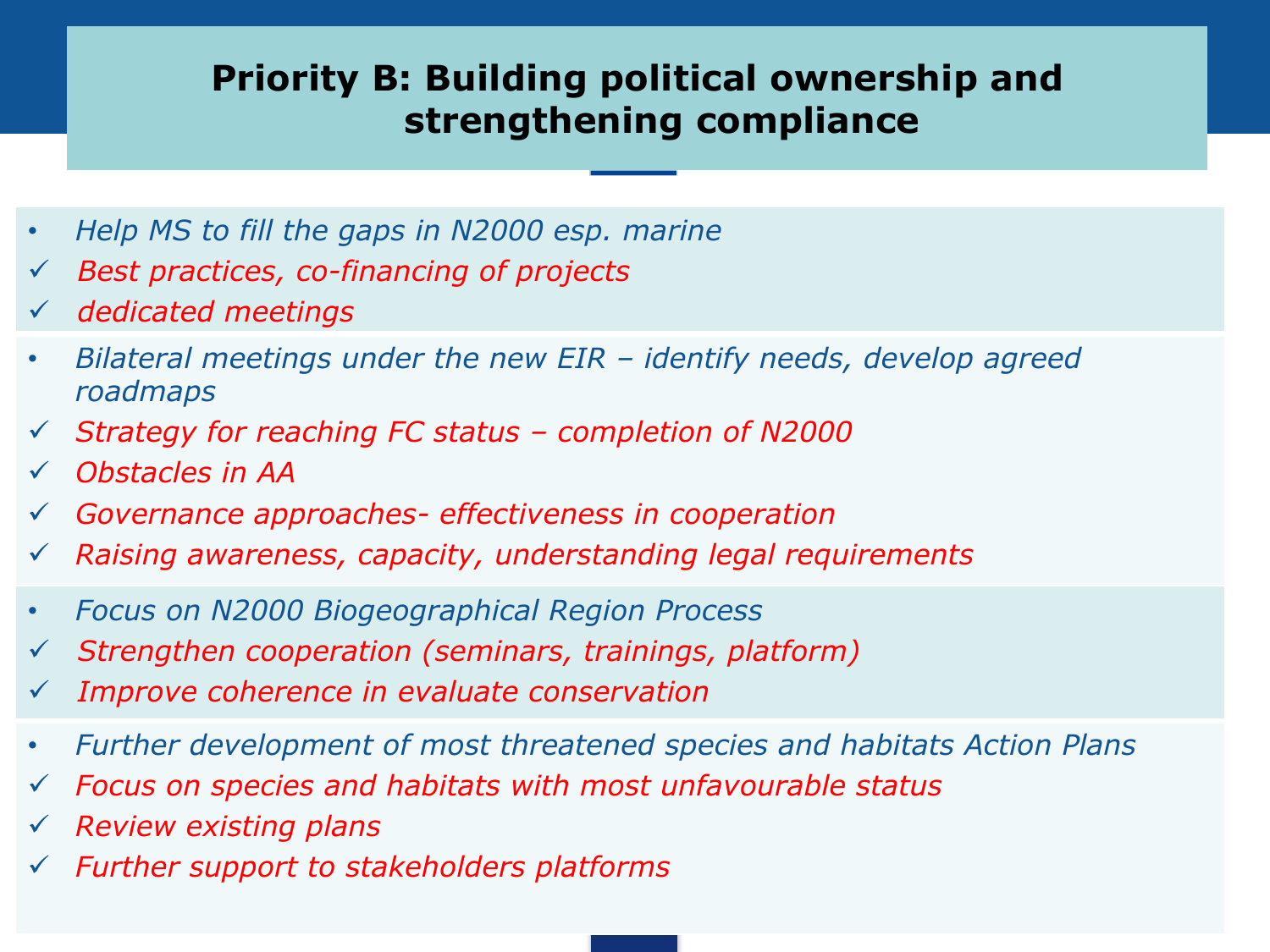#### **Priority C: Strengthening investment in N2000 and improving synergies with EU funding**

Update Natura 2000 Prioritised Action Frameworks (PAFs) with MS identifying N2000 needs and priorities

Increase LIFE Nature and Biodiversity envelope for 2018-2020, focus on IPs

Promote biodiversity result-based payment schemes for farmers linked to Natura 2000 management plans

Additional funding approaches involving the private sector; promotion of private land conservation

*Improve biodiversity tracking in EU expenditure and consider biodiversity proofing of the EU funds*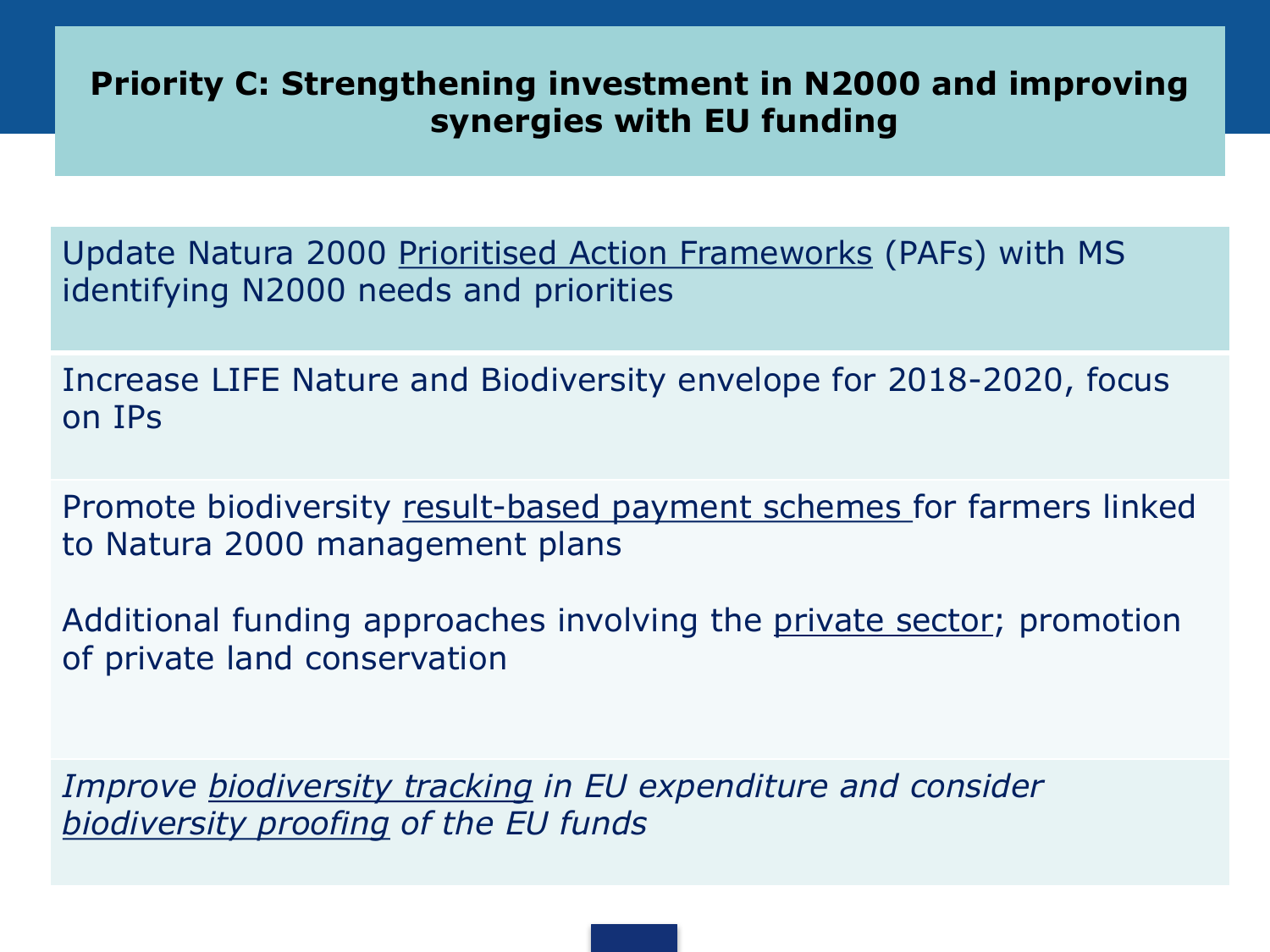#### **Priority D: Better communication and outreach, engaging citizens, stakeholders and communities**

- *Strengthen communication through technology, events, etc*
- *Improve the accessibility of information (translated materials, tailored communication to selected sectors)*
- *Promote "Nature Advisory Services": local bodies (local level) to take care and advise on Natura 2000 site management*
- *Develop systems of peer review and twinning for Natura 2000 management plans and sites;*
- *Develop a benchmarking 'name and fame' system to recognise wellmanaged sites (e.g. green listing)*
- *Develop educational material to raise awareness on Natura 2000 requirements*